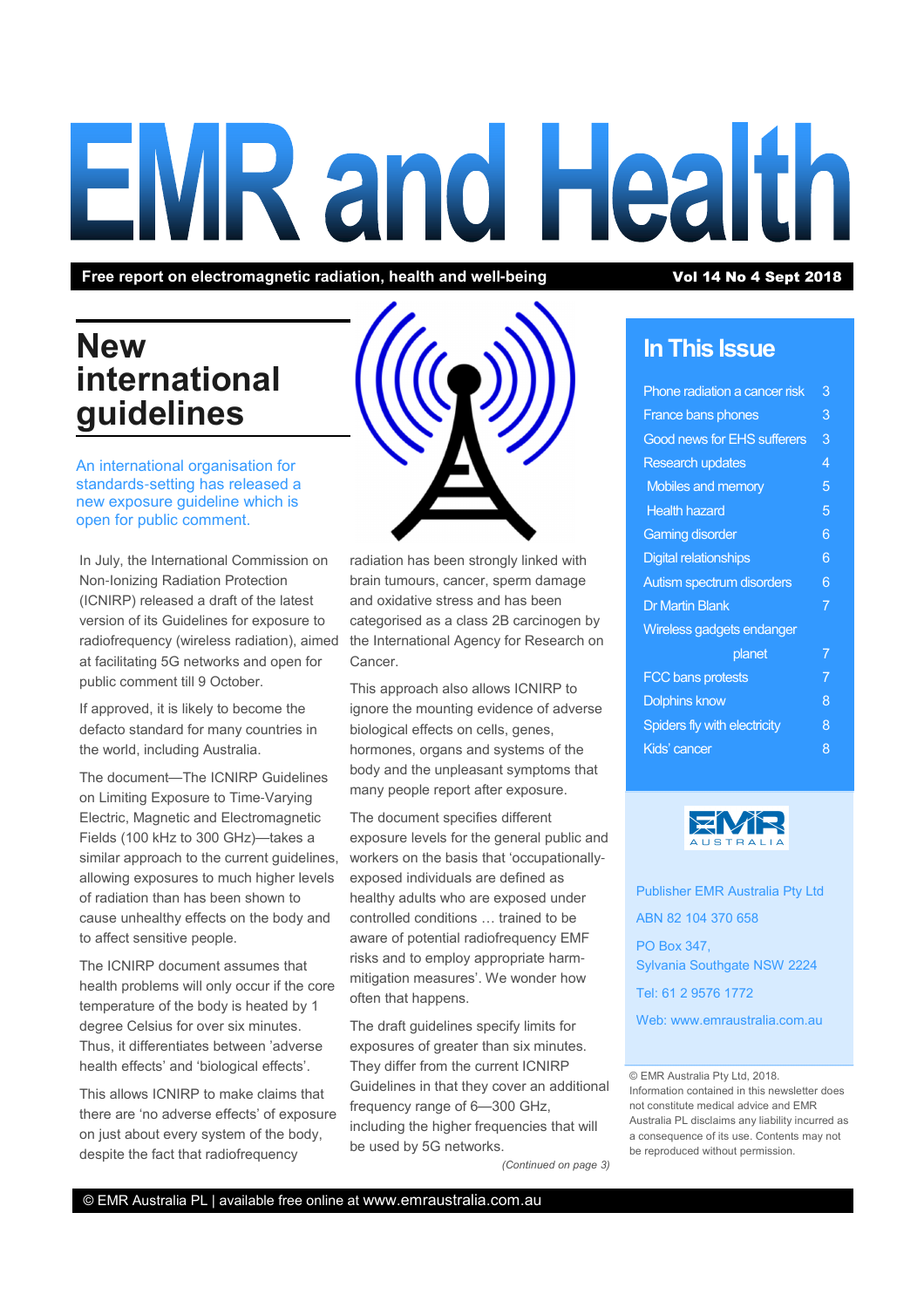#### Problems with ICNIRP's draft guidelines

1. The document considers 'health effects' as those caused by heating of the body by I degree Celsius and does not take into account biological effects.

- ⇒ This is at odds with the WHO's definition of health as a 'state of complete physical, mental, and social wellbeing, and not merely the absence of disease or infirmity'.
- $\Rightarrow$  The document does not give appropriate consideration to the thousands of studies showing that RF exposure causes harmful biological effects that could lead to disease.
- $\Rightarrow$  This approach has been strongly criticised by many scientists working in this field. For example, the EMF Scientists Appeal (2016), signed by 220 scientists from 41 nations.

2. The document assumes that exposure to radiofrequency radiation can be averaged over a six minute period. In other words, the body can tolerate brief, intense pulses of radiation as long as the pulses on either side of it are much less intense.

3. ICNIRP's conclusion that there is no evidence of adverse effects on the body, including cancer, is inconsistent with the IARC's classification of radiofrequency electromagnetic fields as a 2B carcinogen, in the same category as lead.

4. ICNIRP's premise that health effects are only caused by heating is inconsistent with a number of mechanisms that have been proposed to account for adverse effects on the body at nonheating levels of exposure, for example:

⇒ via oxidative stress, implicated in many health problems, including cancer

⇒ via activation of calcium ion channels

 $\Rightarrow$  via activation of mast cells.

5. The document does not provide protection for particularly vulnerable populations such as:

- ⇒ the foetus
- $\Rightarrow$  people with electromagnetic hypersensitivity
- ⇒ people with cancer because cancer cells absorb more radiation than normal cells.

6. The document allows higher levels of exposure than those permitted by standards in countries such as Russia, Switzerland, Austria and Italy, which draw on the same scientific evidence.

7. In light of the uncertainty about safe levels of exposure in the scientific literature, the document must recommend a precautionary approach to exposure and include suggestions for reducing exposure.

8. The results of the National Toxicology Program, showing increases in cancers at levels similar to the current standards, show that the draft guidelines do not provide the 50-fold reduction factor for general public exposure that it claims to.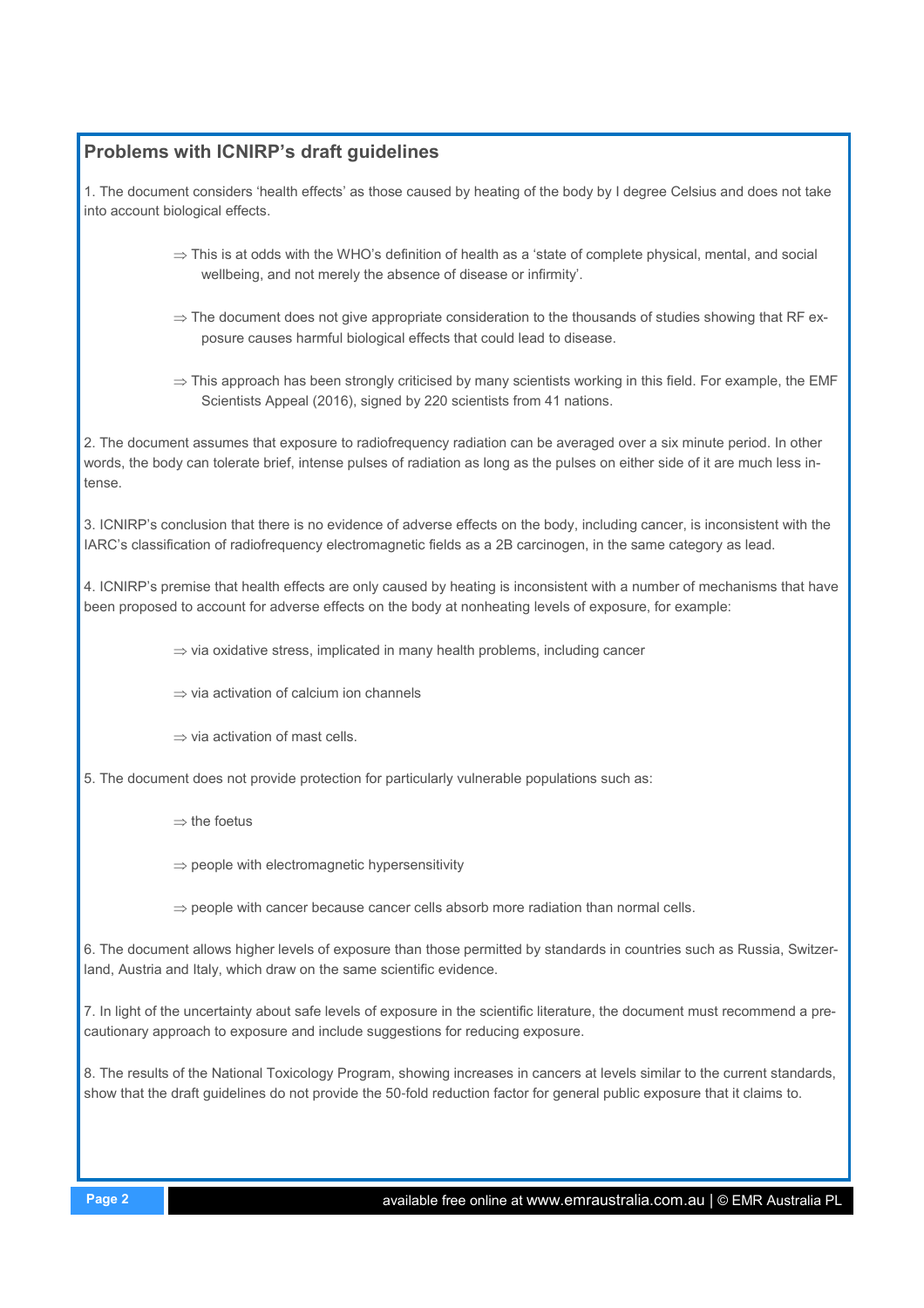(Continued from page 1)

The document says that 'it is possible that the radiofrequency health literature may not be sufficiently comprehensive to ascertain thresholds' (lines 175-6), so it is important that the limits in the document are not regarded as safe and that precautionary recommendations for reducing public exposure is added.

You can make a submission online, using our suggestions on page 2, at https://www.icnirp.org/en/activities/publicconsultation/consultation**-**1.html

## Phone radiation a cancer risk

There is clear evidence that mobile phone radiation is a risk for cancer, says Professor James Lin, editor of the journal *Bioelectromagnetics* and former President of the Bioelectromagnetics Society.

Commenting on the results of the US National Toxicology Program (NTP), Lin questioned the adequacy of existing standards and suggested it may be time to update them. The NTP study found increased rats of malignant schwannomas (heart tumours) in rats, together with some evidence for cancer in the adrenal glands, pituitary gland and livers of rats. These effects occurred at levels just above the current safety limits, suggesting that the current safety margins in the standards are not as protective as has been thought.

'Perhaps the time has come to judiciously reassess, revise, and update these guidelines .'

'The finding that long-term RF exposure could lead to cancer development in rats at levels that are the same as or no greater than a factor of three above these exposure guidelines is significant,' he said.

Lin speculated whether the NTP's findings might influence the International Agency for Research on Cancer (IARC) to upgrade its classification of radiofrequency radiation to a higher level of cancer risk.

Referring to current standards for RF exposure, he said, 'Perhaps the time has come to judiciously reassess, revise, and update these guidelines.' (James Lin, 'Clear Evidence of Cell-Phone RF Radiation Cancer Risk', IEEE Microwave Magazine, Vol 19 (6),Sept/Oct 2018.)

## France bans phones

The French government will implement a ban on smart phones and tablets in schools from September in an effort to counter screen addiction.

The new law, approved on 31 July, requires students aged below 15 to keep their wireless devices at home or turned off during the school day. This extends a 2010 law which required students to keep smartphones turned off in class. (Mailonline 1.08.18.)

## Good news for EHS sufferers

It's about to get easier for people with electromagnetic hypersensitivity (EHS) to obtain a diagnosis of their condition and medical assistance.

Tasmanian GP, Dr Russel Cooper, working with Melbourne laboratory NutriPATH, has developed a panel of biological tests that will allow the diagnosis and treatment of this condition.

Dr Cooper appeared as an expert witness in McDonald and Comcare in which David McDonald, who suffered from EHS, was awarded compensation for injuries caused by the electromagnetic to which he was exposed at work.

More information will be available in future issues of EMR and Health.

© EMR Australia PL | available free online at www.emraustralia.com.au Page 3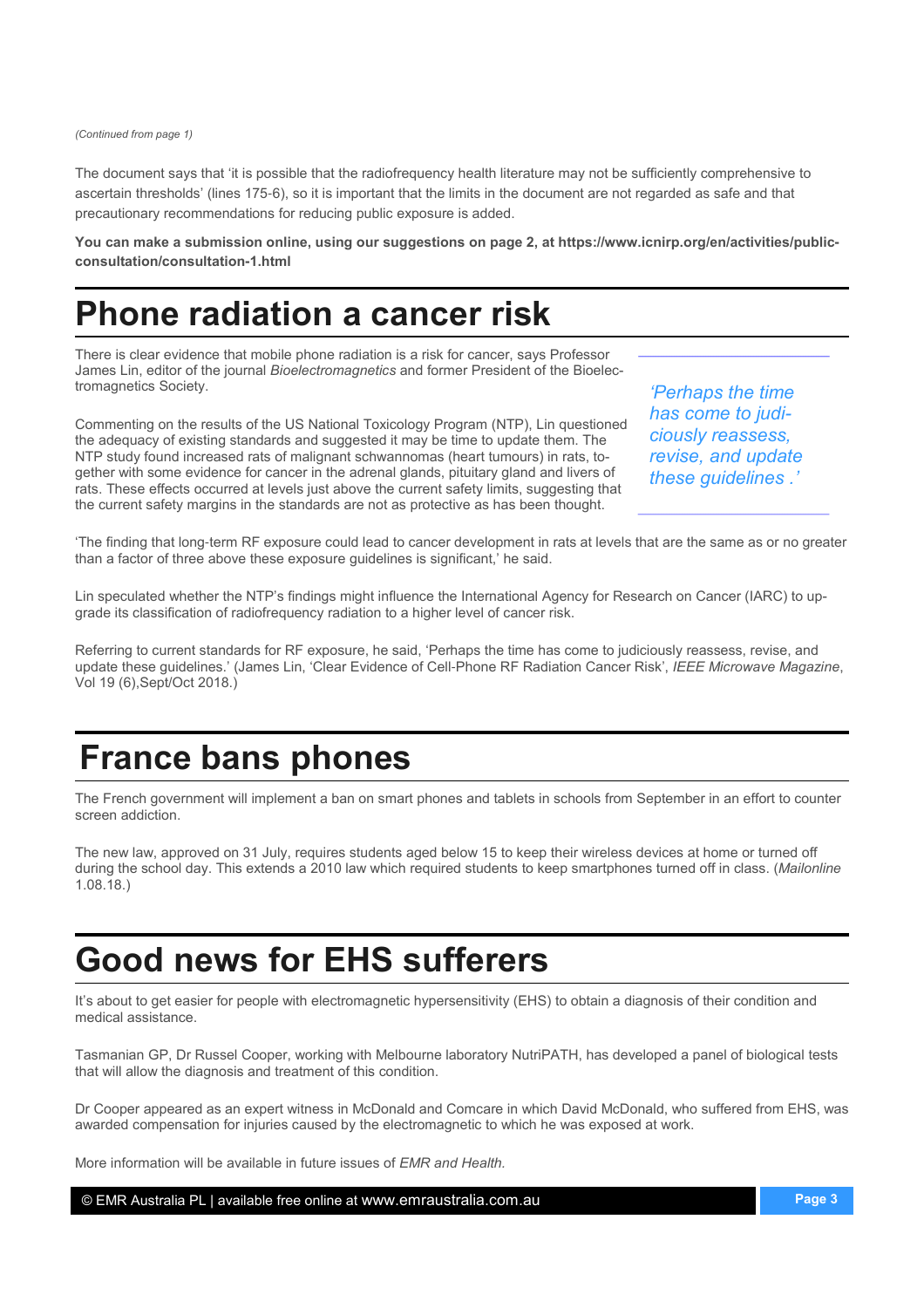## RESEARCH UPDATES

#### ELF fields (from electrical sources)

#### **Oestrogen**

Could magnetic fields affect the uterus? Researchers exposed tissues from pig uterus to magnetic fields of different frequencies (50 and 120 Hz). They found that exposure changed the synthesis and release of the oestrogen hormone oestradiol-17ß. This hormone ceases production at menopause. In other words, magnetic fields could affect the production of oestrogen. (Koziorowska, A et al, Theriogenology 110:86-95, 2018.)

#### **Cognition**

Power-frequency magnetic fields had a harmful effect on memory in rats, in a study from China. Researchers exposed the animals to high magnetic fields (2000 mG) for 30 days and observed oxidative stress and impaired memory in exposed rats. However, rats treated with antioxidants (catechin and epicatechin) had no such memory problems or oxidative damage. (Gao, Q et al, J Food Biochemistry 41(6), 2017.)

#### RF/wireless radiation

#### Neck cancer

A team of scientists has looked at whether mobile phone radiation could contribute to cancer of the head and neck, given the position in which phones are normally held. They found that wireless radiation stimulated several genes and affected the formation of blood vessels in ways that could contribute to neck cancer. (Alahmad, YM et al, Head Neck May 13, 2018.)

#### Cells

To discover how mobile phone radiation affected stem cells, Iranian researchers exposed human stem cells and cancer cells to a 900 MHz signal for different periods daily. They found that exposure reduced the viability and proliferation of both types of cells and recommended that people reduce their exposure to mobile phone radiation to prevent its harmful effects. (Shahbazi-Gahrouei, D et al, Int J Prev Med 9:51, Jun 2018.)

#### **Memory**

To discover how mobile phone radiation affected memory, scientists from Iran exposed young male rats to a GSM mobile phone signal for four weeks. They found that exposure impaired animals' performance of memory tasks. (Ahmadi, S et al, Brain Res, Jul 18, 2018.)

#### 5G

Despite the advantages of 5G technologies, there are potential health risks. 5G has not been adequately studied, effects will be difficult to discern because of almost universal exposure and precaution should be taken regarding rolling out new technologies. (Russell, CL, Environ Res 165:484-95, Aug 2018.)

#### Electromagnetic hypersensitivity

Scientists from France and Italy have detected biological damage in people with electromagnetic hypersensitivity (EHS). The researchers investigated the blood of 32 patients with self-reported EHS and found several biomarkers for oxidative stress. They conclude that these patients 'present with a true objective new pathological disorder.' (Irigaray, P et al, Int J Mol Med 42(4):1885-1898, Oct 2018.)



' wireless radiation stimulated several genes and affected the formation of blood vessels in ways that could contribute to neck cancer'

#### **Abbreviations**

RF radiofrequency radiation (including mobile technology)

ELF extra-low frequency radiation (including electrical sources)

EMF electromagnetic fields (often used alternatively for ELF)

mG milliGauss (measurement of magnetic field)

T Tesla - alternative measurement of magnetic field; also milliTesla (mT) and microTesla (µT)

 $0.1$  mT = 1000 mG

 $0.01$  mT = 100 mG

 $1 \mu T = 10 \, \text{mG}$ 

Hz Hertz - a measure of frequency (cycles per second).

Megahertz (MHz) - million Hz

GigaHertz (GHz) thousand million hertz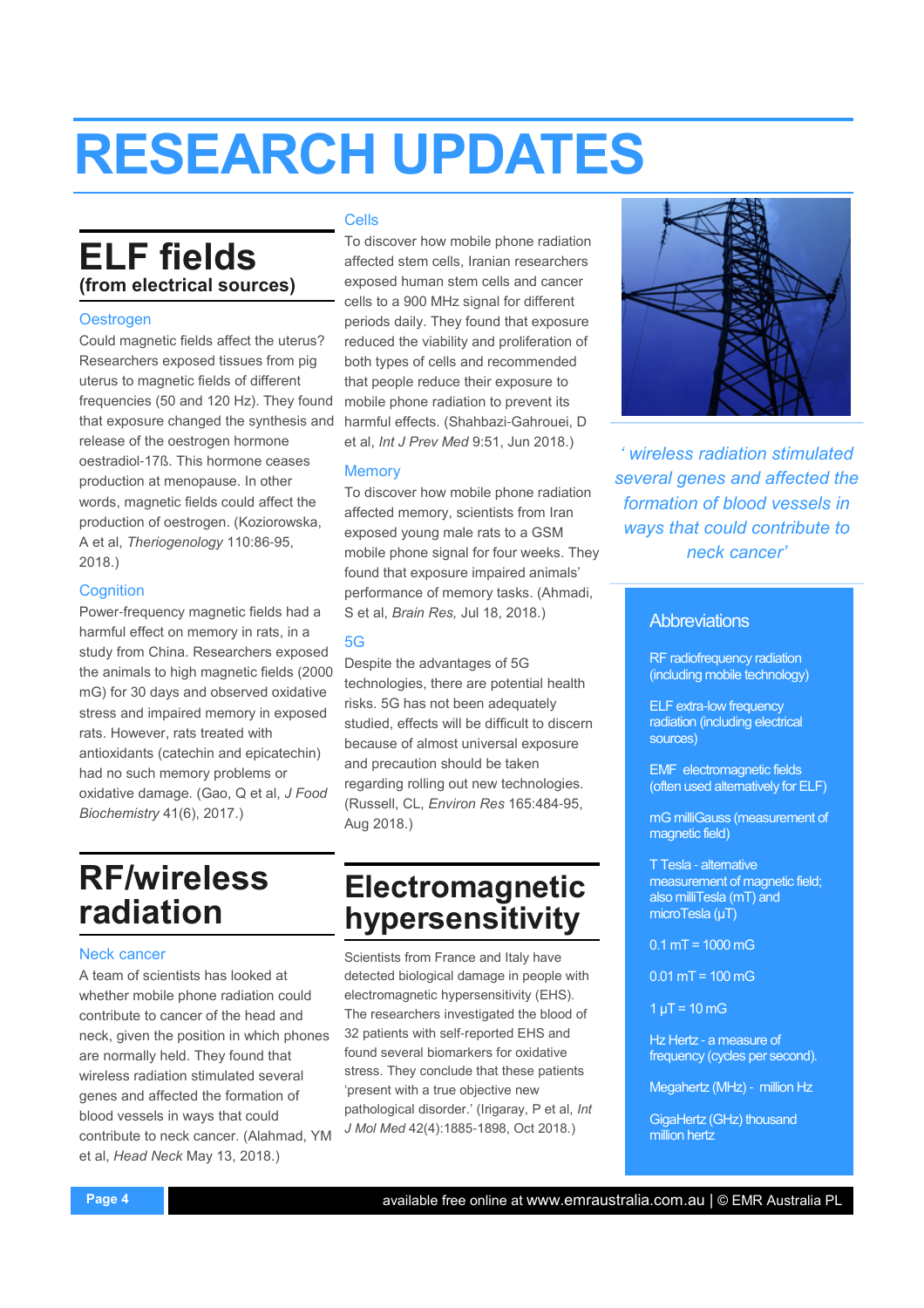#### Mobiles and memory

Mobile phone radiation may have harmful effects on memory performance in teenagers, according to a new study from Switzerland.

Adolescent brains absorb more radiation than do those of adults and they are still developing memory functions. This raised the question of whether they could be more at risk from the effects of radiation exposure from holding a phone against their head during calls.

To answer this question, scientists from Switzerland conducted a study on nearly 700 high school students aged 12 to 17 in German-speaking Switzerland over a one-year period. In contrast with previous studies, the authors obtained information from mobile phone providers, rather than relying on personal estimates of phone use.

'We found preliminary evidence suggesting that RF-EMF may affect brain functions such as figural memory in regions that are most exposed during mobile phone use,' the authors said.

The investigators found that the more radiation exposure the teens had, the lower their performance in figural memory tasks. This function takes place in the right hemisphere of the brain and in a region most exposed during phone use. Memory problems were higher in teens who held the mobile phone against the right side of their head, suggesting that radiation absorption is responsible.

'Potential long-term risk can be minimized by avoiding high brain-exposure situations as occurs when using a mobile phone with maximum power close to the ear,' the authors wrote.

(Foerster, M et al, 'A prospective cohort study of adolescents' memory performance and individual brain dose of microwave radiation from wireless communication', Environ Health Perspect. 2018 Jul 23;126(7):077007).

#### Health hazard

Electromagnetic radiation (EMR) is a 'significant health hazard', say scientists, writing in the July issue of the journal Environmental Pollution.

female fertility and cause symptoms of electromagnetic sensitivity in vulnera-<br>ble neaple It's not just the thermal (heating) effects of radiation that cause health problems, they say, but the lower environmental exposures in our everyday lives. For example, long-term exposure to mobile phone radiation can increase the risk of brain cancers (in humans and animals). It can also damage male and ble people.

It's likely that EMR causes these problems by oxidation (see also page 3), DNA damage and changes to gene expression.

Children are particularly vulnerable, the authors say, because their nervous systems are still developing, their brains are hyperconductive and radiation penetrates further into their brains. (Belpomme, D et al, Environ Pollut 242 (PtA):643-658, Jul 2018.)

#### Books by Lyn McL<sub>ean</sub>



#### 'The Force'



#### 'Wireless-wise Families'



'Wireless-wise Kids'

for everything you need to know about keeping your family EMR-safe emraustralia.com.au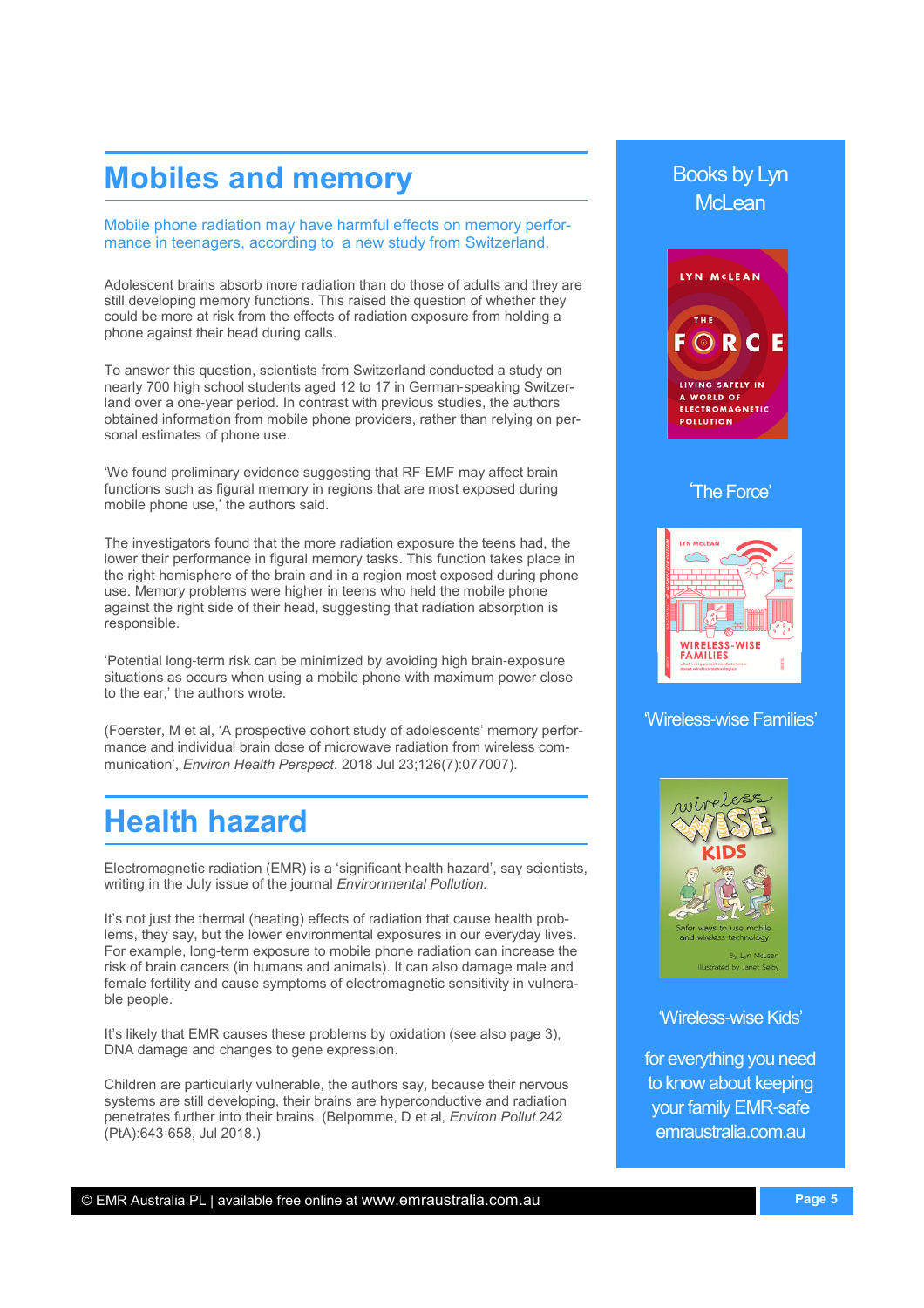## Gaming disorder

It's official. Excessive gaming is a classifiable disorder.

On 18 June, the World Health Organisation released the latest edition of its International Classification of Diseases—ICD-11—which includes 'gaming disorder' among the the numerous diseases and disorders that it lists.

It states that, 'Gaming disorder, predominantly online is characterized by a pattern of persistent or recurrent gaming behaviour ('digital gaming' or 'video-gaming') that is primarily conducted over the internet and is manifested by: 1) impaired control over gaming (e.g., onset, frequency, intensity, duration, termination, context); 2) increasing priority given to gaming to the extent that gaming takes precedence over other life interests and daily activities; and 3) continuation or escalation of gaming despite the occurrence of negative consequences. The behaviour pattern is of sufficient severity to result in significant impairment in personal, family, social, educational, occupational or other important areas of functioning. The pattern of gaming behaviour may be continuous or episodic and recurrent. The gaming behaviour and other features are normally evident over a period of at least 12 months in order for a diagnosis to be assigned, although the required duration may be shortened if all diagnostic requirements are met and symptoms are severe.' (https://icd.who.int/browse11/l-m/en#/http:// id.who.int/icd/entity/338347362) http://www.who.int/classifications/icd/en/

## Digital relationships

Now researchers have shown what many people have suspected—that smart phone use can interfere with parents' relationships with their kids.

Scientists from the University of Virginia in the US conducted two studies to see how smart phones impacted on these vital relationships. In the first study, conducted in a museum, parents who used their phones most, felt more distracted and less connected with their kids. In a second study, in which parents made diary entries, they found that smart phone use prevented parents from feeling connected when spending time with their children.

According to the authors, the results suggest 'that being constantly connected to the internet may carry subtle costs for the fabric of social life.'

(Kushlev, K and Dunn, E, 'Smartphones distract parents from cultivating feelings of connection when spending time with their children', J Social and Personal Relationships, Apr 10, 2018.)

## Autism spectrum disorders

Parents' mobile phone use may be contributing to autism spectrum disorders in vulnerable children, say researchers from Israel. Parents' eye contact is important for the development of young children and their use of cell phones can limit this eye contact.

The researchers observed that a third of parents used their mobile phone for more than half the time they spent with their child in a waiting room.

Based on their observations, the authors recommended that parents minimise their use of mobile phones when engaging with their children.

(Davidovitch, M et al, Med Hypotheses 117:33-36, Aug 2018.)

'Smart phone use can interfere with parents' relationships with their kids<sup>.</sup>



ELF AND WIRELESS METERS FOR HIRE OR **PURCHASE** 

www.emraustralia.com.au

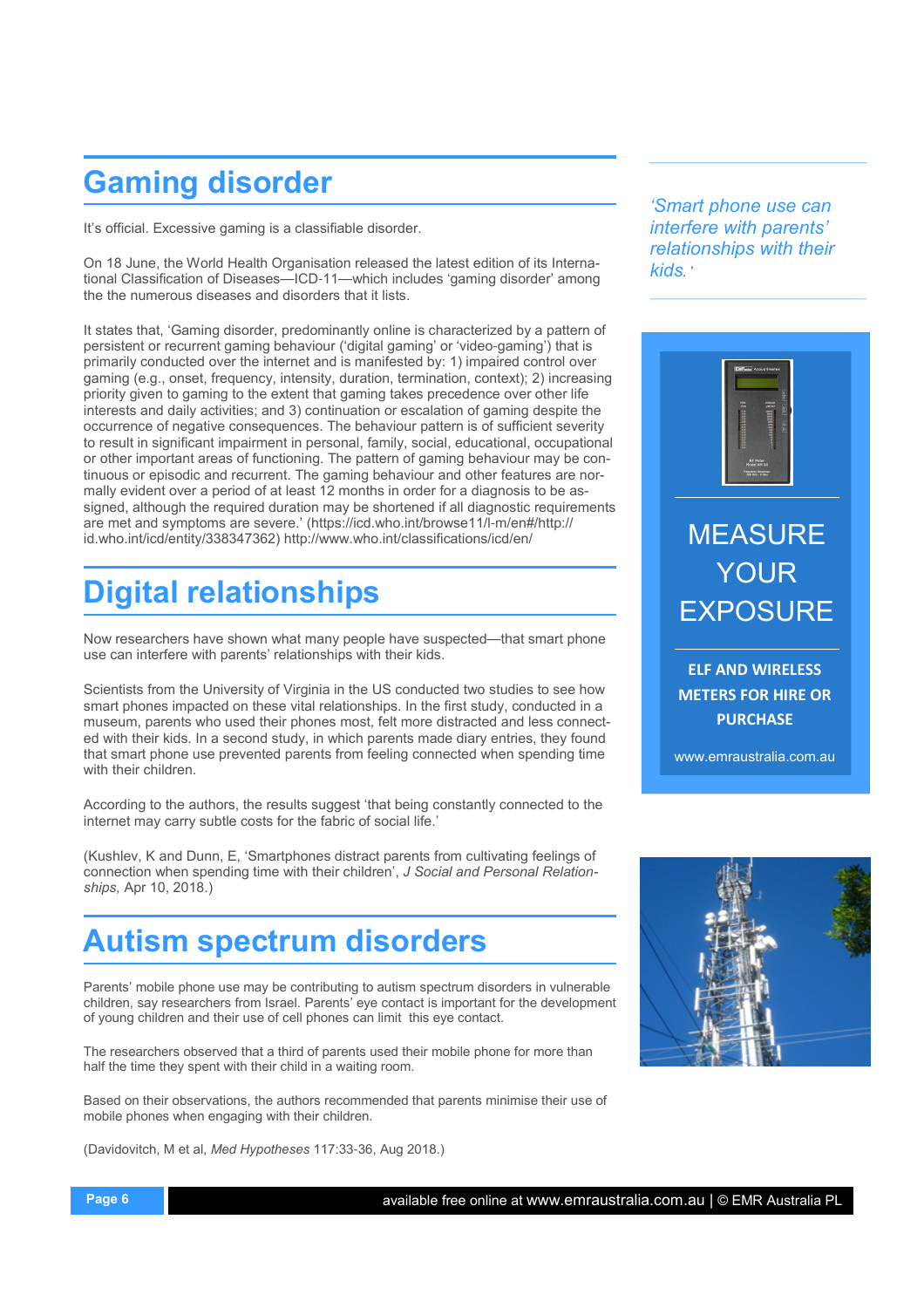#### Dr Martin Blank

The world has lost a great scientist and a key advocate for precautionary approach to exposure to EMR.

Dr Martin Blank, chemist, physicist and cell biologist, who was particularly interest in electromagnetic radiation, died on 13 June, aged 85.

Dr Blank published a number of scientific studies on the effects of electromagnetic fields on the body. He showed that DNA has the characteristics of a fractal antenna, making it particularly sensitive to electromagnetic fields. He showed that exposure caused breaks in DNA strands and observed that international standards do not protect against these effects.

Dr Blank was a key figure in the call for precaution. He was the architect of the 2015 scientific appeal to the WHO and United Nations, endorsed by 190 scientists from around the world, that called for changes to international exposure standards to provide a greater degree of protection to the public.

## Wireless gadgets endanger planet

The wireless gadgets that dominate our work, our play and our relationships may not just be endangering our health. They may be endangering the health of the planet.

The use of billions of wireless devices worldwide consumes a great deal of energy. For example, it takes the same amount of energy to watch a one-hour video on a wireless devices as it does to run two fridges!

This electricity consumption is set to increase, particularly with the introduction of 5G in which wireless devices will connect with wireless devices. It's been predicted that digital technology will have a greater impact on global warming even than the aviation industry. (John Harris, Guardian, 17.07.2018.)

#### FCC bans protest

The US government is determined that nothing should get in the way of its rollout of new telecommunications facilities.

On 2 August, the Federal Communications Commission (FCC) voted in favour of new legislation that makes it illegal for state or local governments to stall the rollout. The new regulations—Third Report and Order and Declaratory Ruling—prohibits moratoria and even delays in processing and issuing planning approvals for telecommunications infrastructure.

The new regulations further disempower state and local administrations from having a say about the siting of radiating infrastructure in their locality.

Local governments have till 4 September to ask the FCC to reconsider its decision and till 2 October to appeal.

(Best Best and Krieger Attorneys at Law, https://www.bbklaw.com/news-events/ insights/2018/legal-alerts/08/fcc-bans-moratoria-on-communications-facilities-de? utm\_source=constant\_contact&utm\_medium=read\_more&utm\_campaign=LA\_Wirel ess Moratorium&utm\_content=Legal\_Alert )

#### Mobile phone protection Blocsock mobile phone



pouches block 96% radiation



Wavewall mobile phone cases protect the head , body and the phone



Pro Tubez airtube headsets - latest generation of airtube headsets - keep the phone away from the head

© EMR Australia PL | available free online at www.emraustralia.com.au Page 7